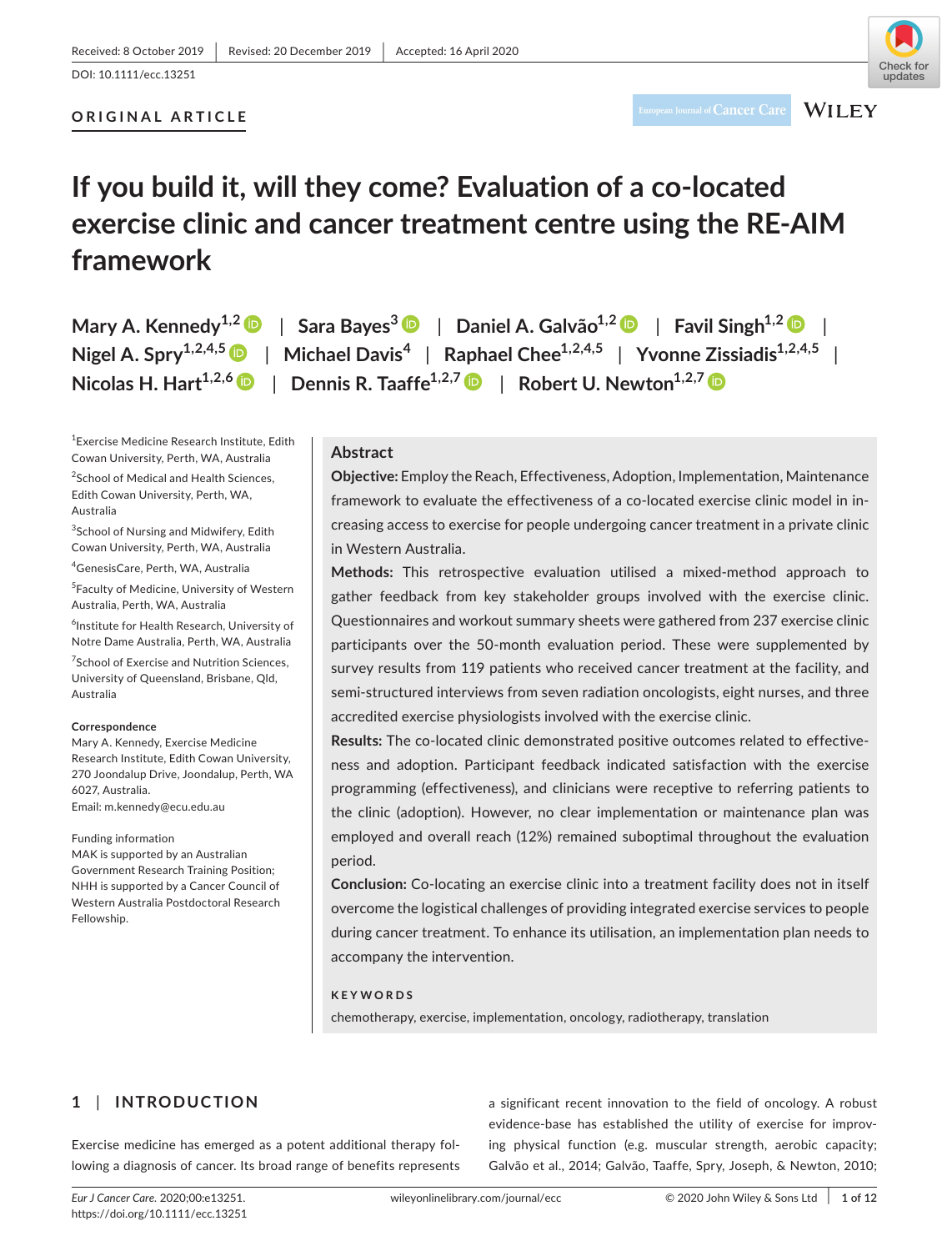

**TREATMENT** 

et al., 2019).

**20 METRE WALK** 



Gardner, Livingston, & Fraser, 2013), cancer-related fatigue (Cramp & Daniel, 2008; Taaffe et al., 2017) and overall quality of life (Mishra et al., 2012) across a spectrum of clinical and demographic circumstances associated with cancer (Buffart et al., 2017). The safety of exercise for patients with cancer is also well demonstrated at multiple time points following diagnosis and after treatment, with benefits at each stage of disease progression (Demark-Wahnefried et al., 2018; Galvão et al., 2010, 2018; Hart, Gãlvao, & Newton, 2017; Santa Mina et al., 2014; Singh, Newton, et al., 2017). Examples of benefits include preparation for treatment (neoadjuvant), management of treatment-related side effects (adjuvant) and restoration of health (rehabilitative; Courneya & Friedenreich, 2001). Furthermore, researchers suggest exercise can help to reduce treatment-related toxicities (Knols, Aaronson, Uebelhart, Fransen, & Aufdemkampe, 2005) and may improve adherence to treatment regimens (Bland et al., 2019; Cheville et al., 2015; Courneya et al., 2007). This compelling evidence-base has led to the recommendation that exercise be considered as a standard component of care for people with cancer (Buffart et al., 2017; Demark-Wahnefried et al., 2018; Hayes, Newton, Spence, & Galvão, 2019) and the development of strategies to integrate exercise services into cancer care (Schmitz

While a strong evidence-base exists demonstrating the therapeutic benefits of exercise for people with cancer (Christensen, Simonsen, & Hojman, 2018), the majority of patients with cancer and survivors do not achieve the established guidelines for physical activity (Eakin et al., 2007; Zopf et al., 2017). Reports suggest compliance with the aerobic component of the guidelines ranges between 18% and 47% (Blanchard, Courneya, & Stein, 2008; Stevinson, Lydon, & Amir, 2014). When the resistance exercise component is also considered compliance drops as low as 13% (Galvão et al., 2015). This discrepancy between evidence of benefit and subsequent adoption highlights a clear disconnect between established fact and practice. Grol and Wensing's (2004) classification of barriers provides a framework to describe this "theory-practice gap," as barriers for exercise in oncology exist across all six levels of healthcare. For example, the lack of accessible quality exercise programmes (Santa Mina et al., 2018) is a barrier at the innovation level; doctors lack of knowledge and skill regarding exercise prescription (Barnes et al., 2019; Fong, Faulkner, Jones, & Sabiston, 2018) and perceived lack of time to include exercise as part of care (Smith, Buffart, Bauman, & van der Ploeg, 2008) is a professional level barrier; and the issue of exercise not being part standard reimbursement structures (Deloitte Access Economics, 2015) is an economic level barrier. Together, these

**FIGURE 1** A visual depiction of the

barriers create an environment where exercise during treatment remains largely underutilised (Blanchard et al., 2008).

A longstanding partnership between a radiation oncologist at an international private oncology treatment centre (GenesisCare) and the research team at the Exercise Medicine Research Institute at Edith Cowan University (ECU) led to the creation of a co-located exercise clinic (Co-LEC), whereby a standard circuit of strength-training and cardiovascular machines were set-up in an unused space in a newly built treatment centre. This innovative concept allowed patients to book treatment and exercise appointments within minutes of each other, alleviating several of the purported barriers to uptake of exercise during cancer treatment (e.g. travel/time constraints, uncertainty around appropriate practitioners; Figure 1).

The clinical benefits for people who attended the Co-LEC have been previously described (Singh, Newton, et al., 2017). Preliminary findings demonstrate significant improvements for muscular strength and physical function among participants, with no significant adverse change in body composition, benefits contrary to the usual decline in these characteristics typically observed in patients with cancer undergoing chemo and/or radiation therapy; however, the effectiveness of the integrated model to increase access to exercise for people receiving treatment at GenesisCare remains unclear. As the field of implementation science has demonstrated, making evidence-based practice (i.e. exercise) available does not ensure it will be used; evidence-based practice must be supported by evidence-based implementation (Grol & Grimshaw, 2003). The purpose of this article is to provide insight into the Co-LEC's operational success using the RE-AIM (Reach, Effectiveness, Adoption, Implementation, Maintenance) framework. RE-AIM was originally developed two decades ago to encourage consistent reporting of results (Glasgow, Vogt, & Boles, 1999) and is now used extensively in research translation (Sweet, Ginis, Estabrooks, & Latimer-Cheung, 2014; Gaglio, Shoup, & Glasgow, 2013; Glasgow et al., 2019). The framework evaluates a programme on five individual components: (a) ability to *reach* the target population; (b) *effect* on key outcomes (e.g. quality of life); (c) willingness to be *adopted* by people responsible for its delivery; (d) success of its *implementation*; and (e) potential for it to be *maintained* (Glasgow et al., 2019). Acknowledging the multitude of evaluation frameworks (Lynch et al., 2018), the authors chose RE-AIM due to its multi-level focus (considers individual, organisational and community socio-ecological levels), concern with both internal and external validity, and ability to identify issues that either facilitate or impede success regarding both implementation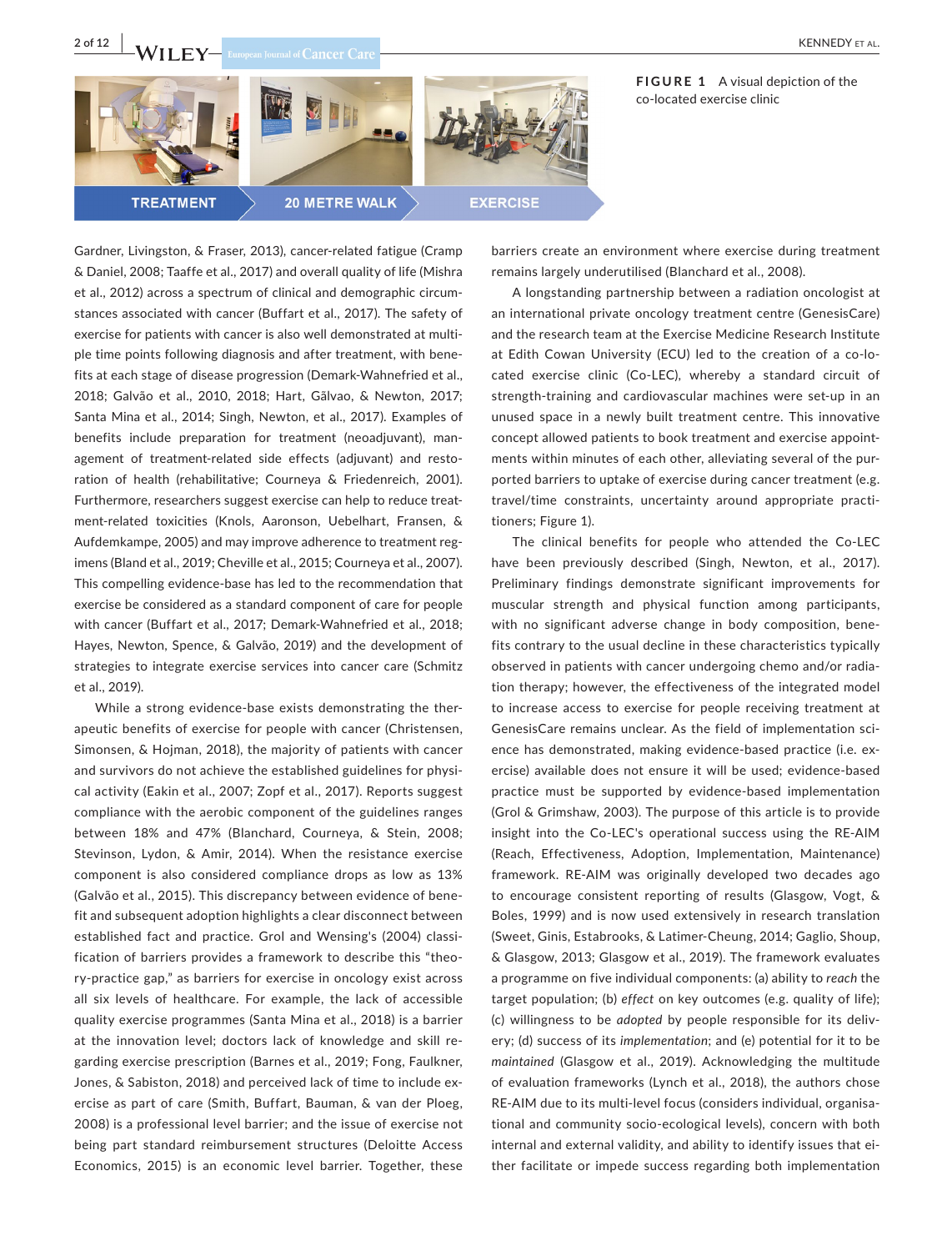and dissemination of a programme (Glasgow et al., 2019; Tabak, Khoong, Chambers, & Brownson, 2012). The Co-LEC's outcomes are evaluated by each RE-AIM element as described in Table 1. This comprehensive perspective will allow GenesisCare to identify whether the co-located model offers an organisational fit and is worthy of continued investment and/or potential dissemination across their network. More broadly, this evaluation approach has the potential to inform the national and international dissemination of best practices to improve access to exercise for people during cancer treatment.

#### **2** | **METHODS**

#### **2.1** | **Study design**

This mixed-method retrospective study evaluates participation in the Co-LEC during its first 50 months (4 years and 2 months) of operation. Table 2 describes the sources and timing of data collection in detail. Ethics approval was provided by ECU's Human Research Ethics Committee (ID: 9804 GALVAO and 20888 KENNEDY).

#### **2.2** | **Participants**

After an initial exploratory period of observation, four groups of key stakeholders were identified for inclusion in data collection: (a)

#### **TABLE 1** Components of RE-AIM evaluation framework

 **EUNEDY** ET AL. 3 of 12

patients who utilised the Co-LEC; (b) patients who received treatment at GenesisCare; (c) GenesisCare referrers; and (d) ECU AEPs. Sources and timing of data collection are presented in detail in Table 2. All participants were provided with an information letter outlining the research. Interviewees provided written informed consent prior to their interview and survey respondents provided consent before beginning the questionnaire. Finally, GenesisCare clinic statistics were shared with the study team.

#### **2.3** | **Setting**

This study was set in the GenesisCare clinic in Joondalup, Western Australia. GenesisCare is a private health care company with a global network of cancer care clinics.

#### **2.3.1** | **Cancer treatment**

The clinic in Joondalup offers primarily outpatient-based radiation therapy and medical oncology treatments. It is a tertiary service referred to by other specialists. GenesisCare Joondalup opened in March 2013 with three radiation oncologists on staff. Today, the site staffs five radiation oncologists and two medical oncologists. An average of 485 patients received cancer treatment annually in its first 4 years, with 86% receiving radiation therapy for, on average, of 4.4 weeks.

| Construct and definition applied for this<br>study                                                                          | <b>Questions addressed</b>                                                                                                                                                                                                                                      | Data sources used                                                                                                            |
|-----------------------------------------------------------------------------------------------------------------------------|-----------------------------------------------------------------------------------------------------------------------------------------------------------------------------------------------------------------------------------------------------------------|------------------------------------------------------------------------------------------------------------------------------|
| Reach<br>The number, proportion and<br>representativeness of people who<br>participated in the exercise clinic              | 1. How many people participated in at least one<br>session at the exercise clinic as compared<br>to how many people received treatment at<br>GenesisCare?<br>2. What were the key demographic and<br>health profiles of the exercise programme<br>participants? | Routinely collected GenesisCare data<br>Exercise clinic files                                                                |
| Effectiveness<br>Patient satisfaction with the exercise clinic<br>and services received                                     | 1. How satisfied were exercise participants with<br>the programme?                                                                                                                                                                                              | Participant surveys                                                                                                          |
| Adoption<br>The integration of the exercise facility into<br>the routine care of patients treated at the<br>oncology clinic | 1. How many oncologists and nurses participated<br>in referrals to the exercise clinic?<br>2. What proportion of participants overall were<br>referred by each practitioner?                                                                                    | Routinely collected GenesisCare data<br>Semi-structured interviews with<br>oncologists                                       |
| Implementation<br>Consistency of delivery of the programme as<br>intended and the cost of the programme                     | 1. Did the programme structure remain<br>consistent?<br>2. Was there a clear and consistent method of<br>referral?<br>3. What were the costs to deliver the<br>programme?                                                                                       | Participant surveys<br>Semi-structured interviews with AEPs,<br>nurses, and oncologists<br>Exercise clinic financial records |
| Maintenance<br>The extent to which the programme became<br>part of routine organisational practices                         | 1. What challenges need to be considered to<br>ensure the programme remains in place?                                                                                                                                                                           | Semi-structured interviews with referring<br>practitioners                                                                   |

Abbreviations: AEP, accredited exercise physiologist; RE-AIM, Reach, Effectiveness, Adoption, Implementation, Maintenance.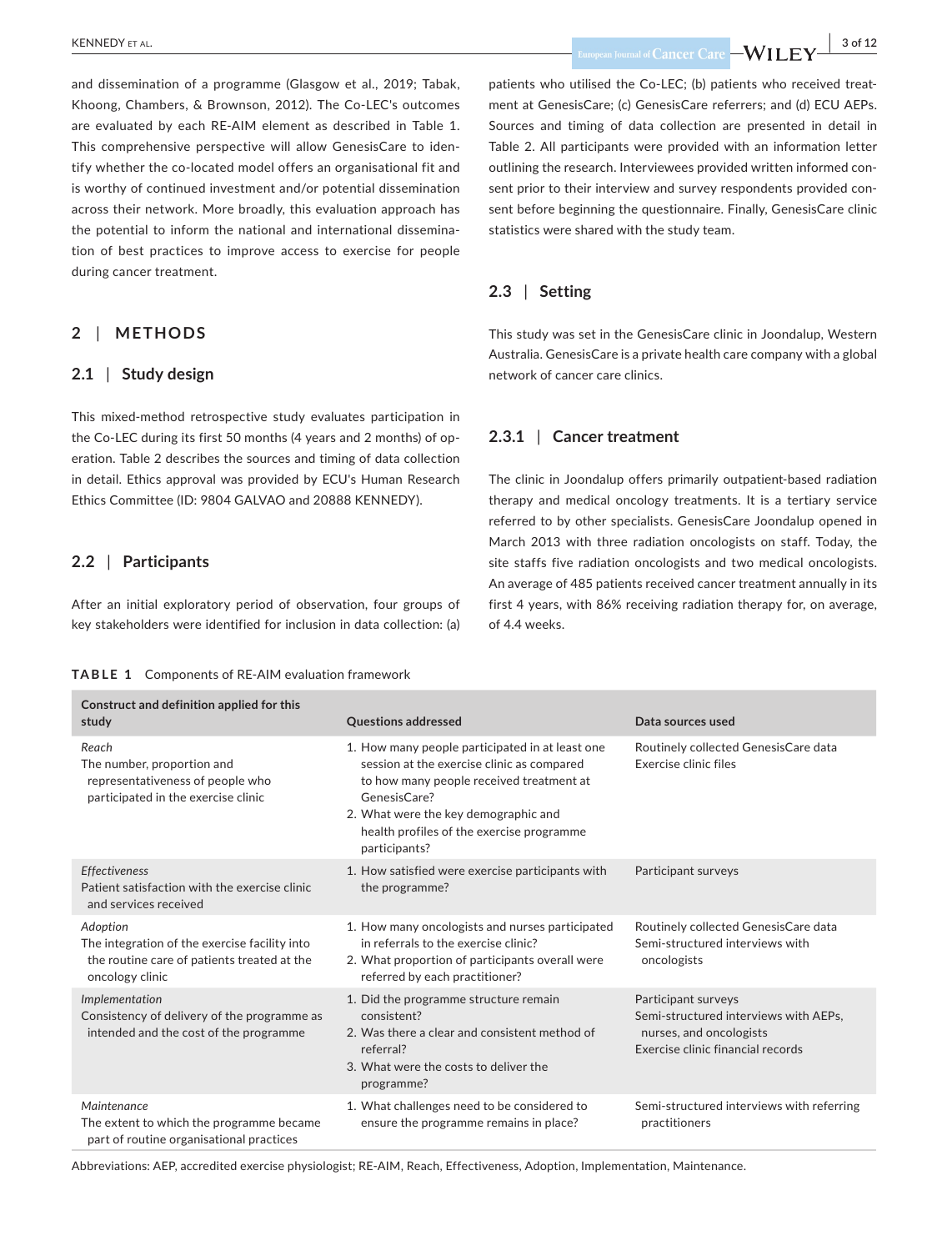**4 of 12 WILEY** European Journal of Cancer Care

| Data sources                                                                            | Total<br>invited | $\mathbf n$      | Data collection<br>method | <b>Timeframe</b>               |  |  |
|-----------------------------------------------------------------------------------------|------------------|------------------|---------------------------|--------------------------------|--|--|
| Key stakeholder group #1: Patients who used the Co-LEC                                  |                  |                  |                           |                                |  |  |
| Exercise clinic<br>participant                                                          | n/a              | 237              | Patient<br>questionnaire  | July 2013-<br>August 2017      |  |  |
| Exercise clinic<br>participant                                                          | n/a              | 237              | Workout summary<br>sheets | July 2013-<br>August 2017      |  |  |
| Key stakeholder group #2: Patients who received treatment at GenesisCare                |                  |                  |                           |                                |  |  |
| Genesis Care patient                                                                    | 1,168            | 119 <sup>a</sup> | Online survey             | June 2018                      |  |  |
| Key stakeholder group #3: GenesisCare clinicians responsible for referral to the Co-LEC |                  |                  |                           |                                |  |  |
| Oncologist                                                                              | 11               | 7                | Interviews                | <b>July 2018</b>               |  |  |
| <b>Nurse</b>                                                                            | 10               | 8                | Interviews                | <b>July 2018</b>               |  |  |
| Key stakeholder group #4: ECU AEPs overseeing programming at the Co-LEC                 |                  |                  |                           |                                |  |  |
| AEP                                                                                     | 3                | 3                | Interviews                | <b>July 2018</b>               |  |  |
| Other: General GenesisCare data                                                         |                  |                  |                           |                                |  |  |
| GenesisCare records                                                                     | n/a              | n/a              | Organisation<br>database  | May 2018-<br>September<br>2018 |  |  |

Abbreviations: AEP, accredited exercise physiologist; Co-LEC, co-located exercise clinic; ECU, Edith Cowan University; *n*, sample size.

<sup>a</sup>n = 26 of these patients participated in the Co-LEC and overlap with key stakeholder group #1.

#### **2.3.2** | **Exercise service**

Edith Cowan University opened the Co-LEC inside the Joondalup cancer treatment centre in July 2013, 3 months after the cancer treatment clinic opened. An accredited exercise physiologist (AEP) from ECU was hired to run the exercise programme. The AEP offered individual assessments and oversaw group exercise sessions in the Co-LEC 2–3 days/week. GenesisCare nurses and oncologists were responsible for referrals. An average of 57 patients attended the Co-LEC annually in its first 4 years.

#### **2.4** | **Data collection procedures**

#### **2.4.1** | **Workout summary sheets**

Exercise session tracking sheets were completed by Co-LEC patients throughout each visit. Dates of workouts were extracted to assess attendance. All participants who attended at least one exercise session were included in the evaluation (*n* = 237).

# **2.4.2** | **Co-LEC participant questionnaire**

Upon enrolment into the Co-LEC, participants completed a questionnaire (*n* = 237) that obtains demographic and health information, including self-reported cancer-specific and general health history pertaining to treatments and medications, as well as lifestyle behaviours (e.g. physical activity participation, smoking status), and potential comorbidities such as cardiovascular disease. Details regarding cancer diagnosis, treatment type, treatment duration and referring oncologist were subsequently confirmed using GenesisCare medical records.

#### **2.4.3** | **Online survey**

An invitation to complete an online survey was emailed in June 2018 to 1,168 patients. Patients who received treatment at the GenesisCare Joondalup facility between June 2016 and June 2018, had a valid email address on file and consented to receive survey communications from GenesisCare were eligible for inclusion in the online survey. This sampling strategy was designed to primarily reach patients who did not utilise the Co-LEC in an effort to ascertain reasons for non-participation (Glasgow et al., 2019). The survey included questions regarding referral to the Co-LEC, experience using the facility and barriers and facilitators related to participation. One hundred and nineteen patients completed the survey yielding a response rate of 10%. Of these, 26 (22%) utilised the Co-LEC service.

# **2.4.4** | **Interviews**

GenesisCare nurses and oncologists working at the Joondalup facility in July 2018 and all AEPs employed at ECU who had experience working at the Co-LEC were invited to participate in semi-structured interviews. An overview of the study was presented to GenesisCare oncologists by the study author (MAK) during a regularly scheduled team meeting. GenesisCare nurses received an email description about the study from the nurse manager. ECU AEPs received an email description of the study from MAK. MAK followed up with all interested

**TABLE 2** Data sources, collection methods and timeline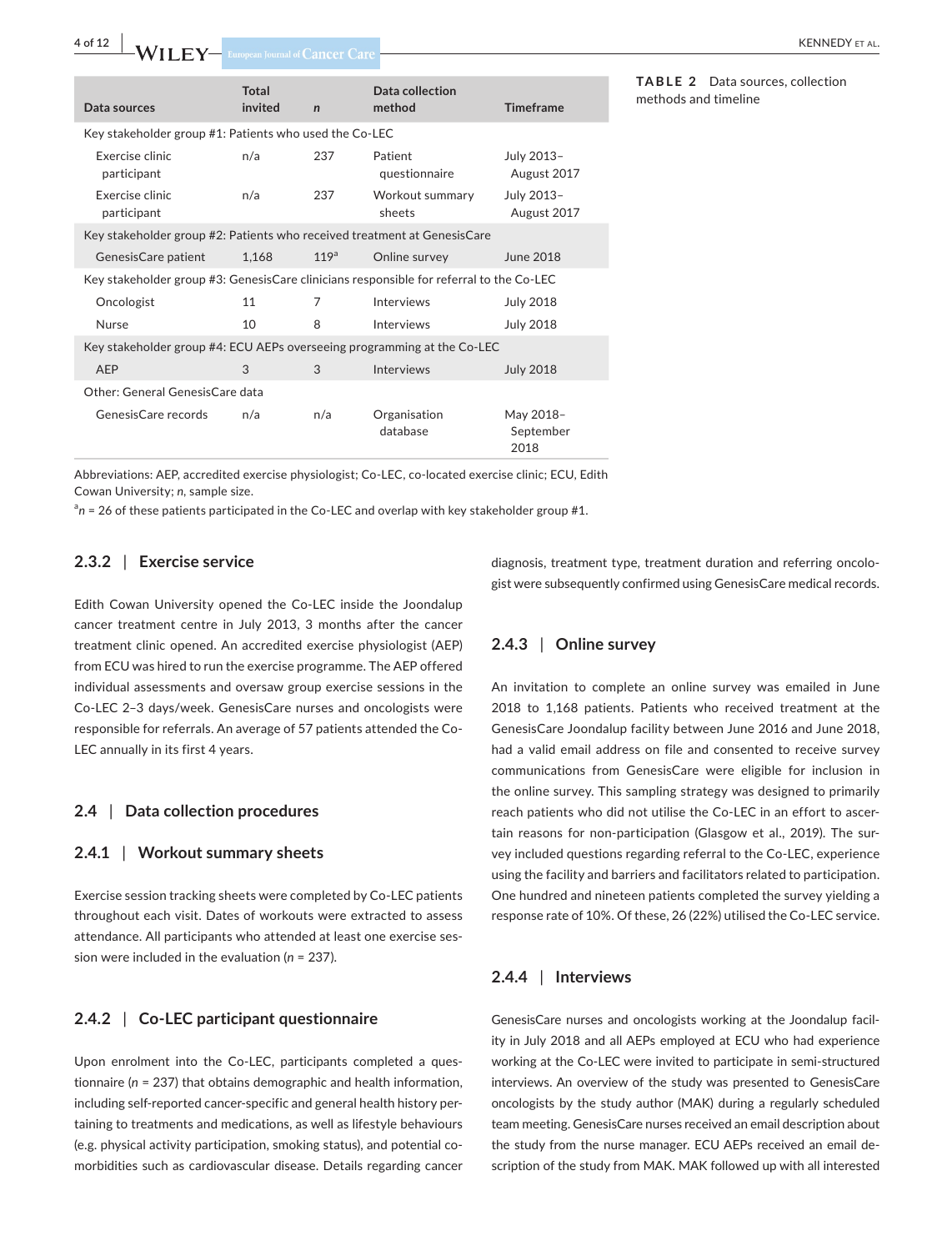participants to schedule an interview. A 64% participation rate from oncologists, 80% from nurses and 100% from AEPs were achieved.

A preliminary interview guide was developed based on recent reviews of clinicians' participation in exercise prescription (Lobelo & de Quevedo, 2014) and discussion among the research team. MAK conducted a semi-structured interview with each participant in a clinic room at GenesisCare during July 2018 for nurses and oncologists, or conference room at ECU for AEPs. Interviews were 15–30 min in length. Participant recruitment ceased when data saturation was achieved (i.e. no new concepts emerged). For each clinical group, saturation occurred after data from one round of interviews were analysed. All interviews were digitally recorded and transcribed.

#### **2.4.5** | **GenesisCare clinic records**

Data from records held by GenesisCare regarding total numbers of new patients per year, age, types of cancer treated and types of treatment provided at the Joondalup facility were extracted by the clinical data specialist at GenesisCare. De-identified statistics were shared with the study team.

#### **2.5** | **Data analysis**

Quantitative data were analysed using the Statistical Package for Social Sciences Mac version 25.0 (Chicago, IL, USA) and are reported in line with the questions identified in Table 1. The Kolmogorov– Smirnov test was used to assess continuous data for normality. Demographic and attendance measures were summarised using descriptive statistics including range, median and inter-quartile range for non-normally distributed data. A generic qualitative data analysis approach as described by Schneider, Whitehead, LoBiondo Wood, and Haber (2016) was used wherein each interview was transcribed verbatim and analysed at the first level ("coded"). This involved extraction of phrases that relate to the phenomenon from the participants' narratives. These first level codes were then grouped into themed sub-categories, and these in turn were grouped to form themed major categories that are labelled with a representative name. Together, the major categories "tell the story" of the factors that impact the uptake of a dedicated exercise programme by people with cancer, and by extension, and help answer the research questions.

#### **3** | **RESULTS**

#### **3.1** | **Reach**

Over the 50-month evaluation period, 1,963 people commenced a course of treatment (radiotherapy, chemotherapy or combination) at GenesisCare's Joondalup location. Of these, 237 attended the Co-LEC. This represents an overall reach of 12%, with an annual range of 10 to 14% (Figure 2).

Key demographic features of the Co-LEC participants are outlined in Table 3. Age ranged from 22 to 83 years. The majority (66.2%) of Co-LEC participants were female. Among all Co-LEC participants, nearly half (57.2%) self-reported as "currently active" upon enrolment into the programme. No significant relationships were found between activity level and sex, cancer type or treatment received.

The most common reason cited for not attending the Co-LEC among survey participants who did not utilise the service was lack of awareness of its availability. This was described in 77% of open comments from non-attenders.

#### **3.2** | **Effectiveness**

Four themes about programme satisfaction emerged from the survey participant's open-ended responses regarding programme benefits (*n* = 61): (a) the exercise programme offered a chance for connection; (b) participants felt the programme improved their treatment experience; (c) the trusted staff were an integral part of the programme's success; and (d) the programme provided a source of positivity.

#### **3.2.1** | **Connection/socialisation**

Meeting other people—especially those going through a similar experience—was an important benefit described in 11/61 of the comments. Participants used words and phrases like *camaraderie* and *informal network* to characterise this theme, and Exercise Clinic Participant #1 represented all when they said their "*…favorite thing was going along three times a week and seeing other men and women who were the same as yourself some much worse. Having a chat and laugh and also being able to feel useful again doing the exercises you found that you could do them and it made you feel alive again*."

#### **3.2.2** | **Improved treatment experience**

Many (12/61) credited their participation in the Co-LEC with either a lack of treatment-related side effects or an improved ability to recover from treatment. Exercise Clinic Participant #2, for example, described how training for 1 hr "*…immediately following each radiation session…has allowed me to recover quickly from my treatment*." Similarly, Exercise Clinic Participant #3 shared that participating in the exercise clinic "…*was the one thing that picked me up as I went through radiation…*" and Exercise Participant #4 felt that it "*…reduced the "gap" after treatment…to get back to my previous levels of fitness*"

#### **3.2.3** | **Trusted staff**

The quality of the staff was noted as a key aspect of the programme (17/61). Patients trusted their knowledge and experience working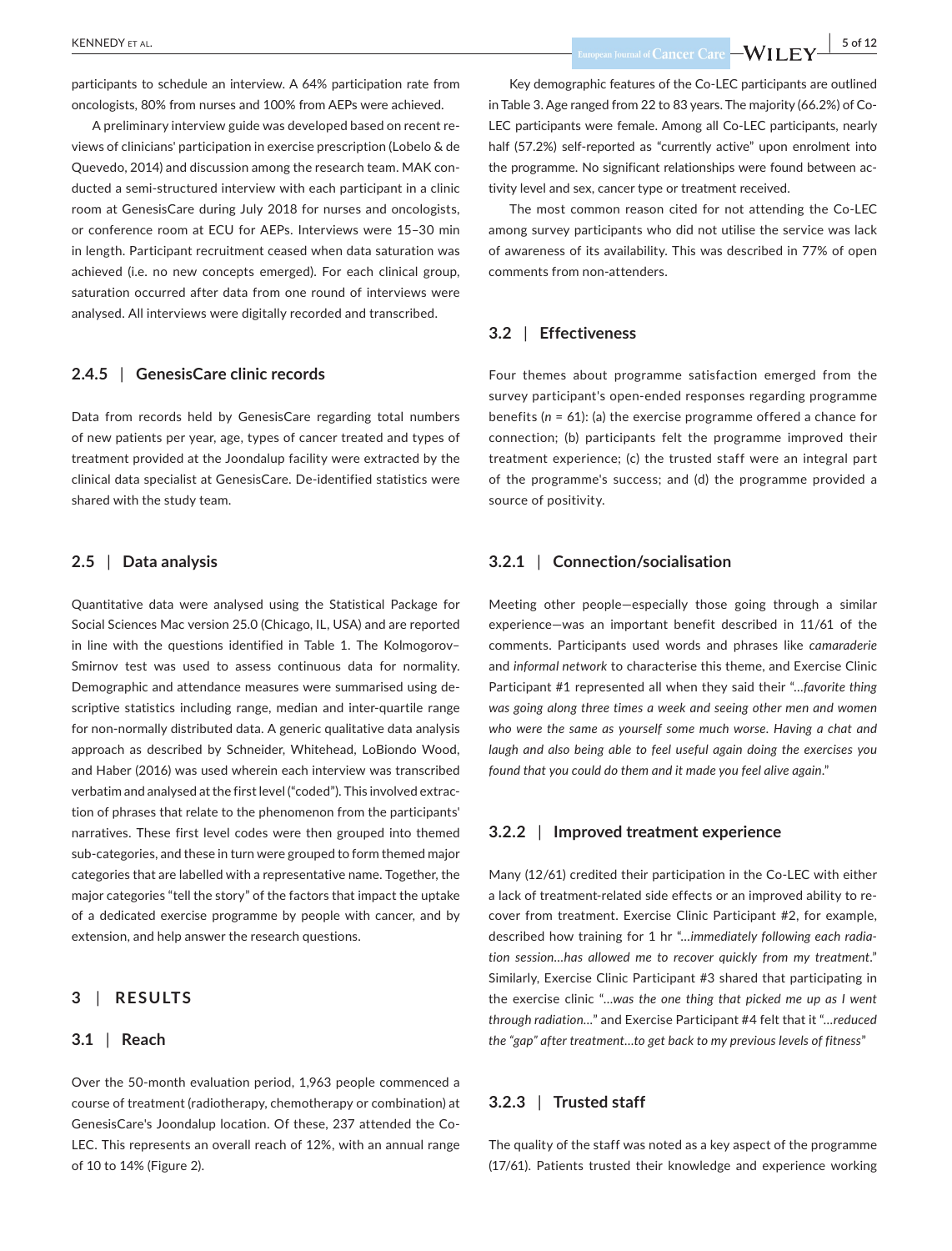

**FIGURE 2** Reach of co-located exercise clinic (Co-LEC) by calendar year (January–December)

with people with cancer and respected the professional and supportive manner in which they conducted the programme. Exercise Clinic Participant #5, for instance, was reassured by being told that "*… there was a strong scientific evidence-base supporting the case that exercise was beneficial during radiotherapy"*, Exercise Clinic Participant #7 described being "…*reassured by the expert staff support*", and Exercise Clinic Participant #8 described feeling "…*confident in the properly supervised workouts*."

#### **3.2.4** | **Positivity**

Participation in the Co-LEC elicited a sense of "positivity" among many (24/61) and provided something good and a sense of having some control during a difficult experience. Like others, Exercise Clinic Participant #9 said, "*I found my exercise routine helped with my head space…gave me time to think, centre myself and prepare mentally for what was to come. It was a positive thing in such a hard situation*." Participant data in this theme also alluded to the programme having provided them with a sense of escape, or distraction, from their illness and treatment, which they viewed as positive: "*It was something I could do for myself; it took the focus off the cancer*." [Exercise clinic participant #10]

Overall, most participants believed attending the Co-LEC was a beneficial part of their treatment.

> Think it was great - never having been to a gym (more than a few times) I was thrilled to have somewhere

to go with experienced staff and to meet new people. Still keep in touch with people I met there 3 years later, created our own support group.

[Exercise clinic participant #11]

One major theme emerged for programme dissatisfaction: inconvenient hours of operation. Nearly 65% (33/51) of participants' open comments related to potential improvements that could be made to the clinic noted dissatisfaction with their ability to access the gym, especially at times that were compatible with treatment. Additional points of dissatisfaction were parking (8/51) and lack of transition plan at the end of the programme (4/51). An example is provided below.

> Radiation and chemo sessions run all day on weekdays. Gym times were very limited. It was not possible to coordinate treatment times with the gym. [Exercise clinic participant #12]

# **3.3** | **Adoption**

Individual referral data were not available; however, GenesisCare patient survey results (*n* = 119) suggest referral from either an oncologist or a nurse was the most common pathway to the clinic, with over 40% of referrals split between oncologists (21%) and nurses (20%). Additional pathways were less common, including self-referral via signage at GenesisCare (7%), GenesisCare Facebook post (2%)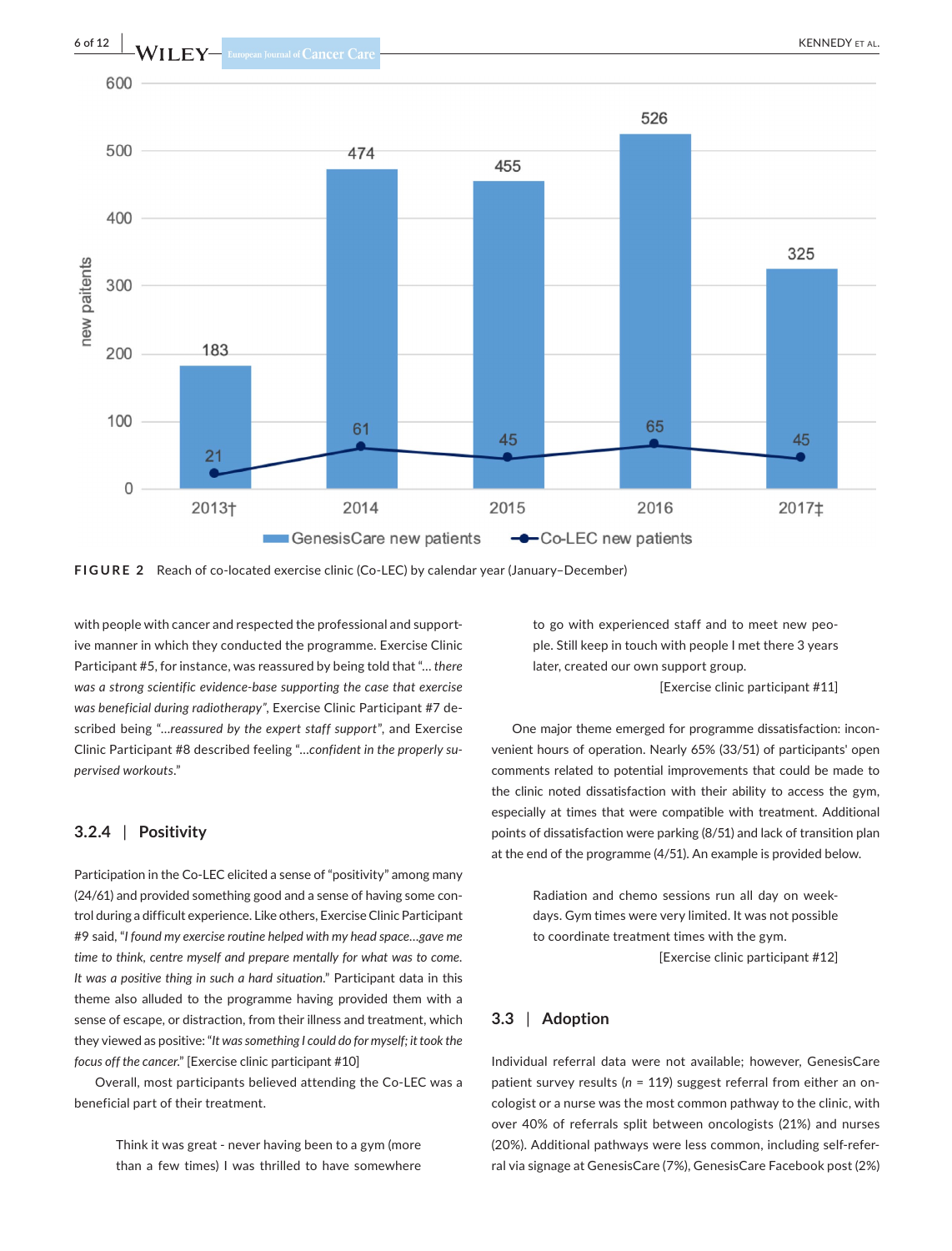| <b>Variable</b>                                  | n   | %/Median [IQR] |
|--------------------------------------------------|-----|----------------|
| Age (years)                                      | 237 | 62.0 [52-69.5] |
| < 39                                             | 9   | 3.8            |
| $40 - 49$                                        | 40  | 16.9           |
| $50 - 59$                                        | 56  | 23.6           |
| $60 - 69$                                        | 73  | 30.8           |
| $70 - 79$                                        | 44  | 18.6           |
| $80+$                                            | 15  | 6.3            |
| Sex                                              | 237 |                |
| Male                                             | 80  | 33.8           |
| Female                                           | 157 | 66.2           |
| Marital status                                   | 236 |                |
| Single                                           | 32  | 13.6           |
| Married/defacto                                  | 204 | 86.4           |
| Highest level of education                       | 234 |                |
| College grad and above                           | 54  | 23.1           |
| Other                                            | 180 | 76.9           |
| <b>Employment status</b>                         | 236 |                |
| Yes                                              | 109 | 46.2           |
| No                                               | 127 | 53.6           |
| Cancer type                                      | 237 |                |
| <b>Breast</b>                                    | 136 | 57.4           |
| Prostate                                         | 43  | 18.1           |
| Colorectal                                       | 15  | 6.3            |
| Lung                                             | 9   | 3.8            |
| Other <sup>a</sup>                               | 34  | 14.3           |
| Secondary cancer reported                        | 226 |                |
| Yes                                              | 25  | 10.5           |
| No                                               | 201 | 84.8           |
| Comorbidities                                    |     |                |
| Hypertension                                     | 101 | 42.8           |
| High cholesterol                                 | 76  | 32.6           |
| Cardiovascular disease                           | 22  | 9.4            |
| Diabetes                                         | 22  | 9.3            |
| Osteoporosis                                     | 20  | 8.8            |
| Currently active                                 | 218 |                |
| Yes                                              | 135 | 57.2           |
| No                                               | 83  | 42.8           |
| Treatment received during exercise               | 237 |                |
| Radiation                                        | 201 | 84.8           |
| Chemotherapy                                     | 15  | 6.3            |
| Chemotherapy and Radiation                       | 21  | 8.9            |
| Travel distance home to clinic (km) <sup>b</sup> | 228 | 11.6 [7-15.4]  |
| $0 - 10$                                         | 86  | 37.7           |
| $10 - 20$                                        | 110 | 48.2           |
| $20 - 70$                                        | 32  | 14.0           |

<sup>a</sup>Other cancers include brain (6), cervical (3), cholangiocarcinoma (2), liver (4), melanoma (4), oesophageal (2), ovarian (6), pancreatic (7). b Patients who lived >70 km from the clinic (*n* = 9) were not included in this analysis as they were supported by a government programme that offered nearby accommodation.

 **|** KENNEDY et al. **7 of 12**

or website (1%); and other (e.g. referral from another patient) (5%). Almost one-half (45%) of survey respondents reported that they did not know the clinic existed.

Eleven oncologists practised at the Joondalup location of GenesisCare during the study period. Most (*n* = 9) were radiation oncologists; two were medical oncologists. All oncologists had at least one participant under their direct management in the exercise clinic. Two oncologists were the treating oncologist for the majority of participants (67%) who attended the exercise clinic (though it is not possible to determine that the oncologist initiated the referral).

Seven radiation oncologists participated in semi-structured interviews; five were employed in 2013 when the exercise clinic originally opened. All oncologists stated they were aware of the benefits of exercise during cancer treatment and discussed exercise with patients when they remembered and had the time to do so. Eighty-six per cent (6/7) of the oncologists reported actively referring patients to the exercise clinic, though those who had been with the programme since the start expressed concern about its limited hours.

> There are actually very few people that I would be saying "I don't want you to do it" because there is evidence you know even in the very palliative setting that there are benefits to exercise so that would actually be an unusual case for me to say "no, don't do this."

> > [Oncologist #1]

I tell all my patients about the ECU clinic. But it's not open enough for many of them to go.

[Oncologist #2]

Additionally, all nursing staff (*n* = 8) who participated in interviews were supportive of the clinic and reported sending patients. However, they expressed frustration about its structure and lack of utility.

> I find that I don't push it so much because [the hours are] so restricted. I don't want to wave a fishbone in front of a patient and then tell them "well sorry, it's only open for an hour every two days, so you can't actually fit into this at all".

> > [Nurse #1]

# **3.4** | **Implementation**

The Co-LEC opened in June 2013 using a 1-year ECU research grant provided to assess the feasibility of the concept. When the research funding expired, the feasibility of the Co-LEC was clear and the partner organisations (ECU and GenesisCare) were enthusiastic about its potential; however, additional research funds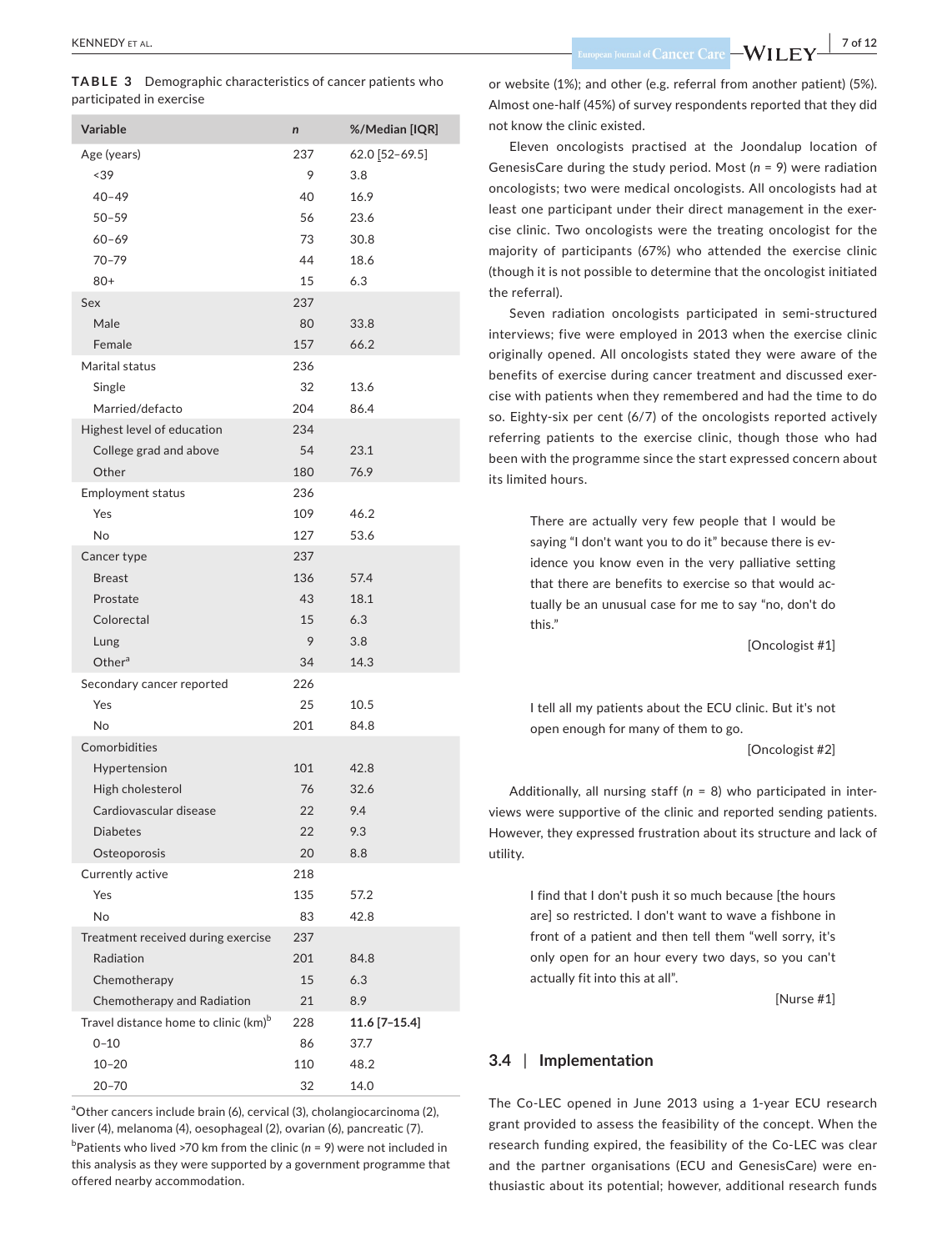# **8 of 12 WII FV** European Iournal of Cancer Care

were not available. ECU and GenesisCare agreed to continue operating the clinic using discretionary funds to support direct clinic operational expenses only. Over the evaluation time period, the programme changed significantly owing to a reduction in funding. Subsequently, ECU made changes to the programme structure: the hours of operation were reduced from six per week (2 hr/3 days per week) to two per week (1 hr/2 days per week); the eligibility criteria were updated, resulting in ineligibility for patients who were only receiving chemotherapy; and the duration was modified to 3 months for all participants regardless of the duration of treatment. The 3-month structure was modelled after a successful exercise oncology programme run at an ECU clinic (the Vario Health Clinic), wherein staff had consistent and familiar systems to oversee the clinic.

While the majority of clinicians reported actively referring patients to the Co-LEC, there were several interpretations of the process and no standardised approach was used. It is not clear whether there was ever a standard referral structure in place.

> I do tell them that there is a clinic here if they're interested in doing that. We don't tend to sign any forms or anything there, but if they come back and some of them want to sign, that's when I do it there.

[Oncologist #1]

I talk to the patient, if the patient is interested, then I put a note in their record saying that patient is interested in the exercise clinic and I'll actually put it on their booking slip, I actually write it, "Patient to be referred to the exercise clinic". I assume the nurses are the people who pick it up.

[Oncologist #3]

I think we mention that it is available. I'm just thinking, today the guy I had was kind of this elderly guy who said he usually did exercise but he hasn't been recently and I just, I don't know, I didn't really think to refer him. But then last week there was another young woman who was saying she wanted to get into some exercise so that sort of triggered me to think of the gym down stairs and offer that. So, I would say it's not routine.

[Nurse #2]

Despite multiple changes to programme structure, communication between ECU and GenesisCare staff regarding service updates was noted as lacking. Employees hired after 2013 did not receive any formal introduction to the service. This lack of communication was expressed as an issue by both oncologists and nurses and resulted in uncertainty around how to effectively utilise the service.

I know that [the exercise clinic] exists but don't know the logistics of whether patients have to pay and how they get on it, or anything.

[Oncologist #4]

…with the changes over the past few months, we've not really had any idea about how things work anymore. [Nurse #1]

#### **3.5** | **Maintenance**

While the Co-LEC is the result of a partnership between two organisations, the operations remain independent. AEPs are separate to the patient's core care team and function as consultants, utilising ECU resources and systems while working within GenesisCare. Concerns about this were expressed by AEPs and nurses.

> I don't have access to Genesis systems, so during the initial consult I get as much information as I can [about the person's medical history], but often they forget something, misinterpret something, or just don't understand. Having access to their medical record would allow me to have confirmation about their details.

> > [AEP #2]

I had a patient who had a dizzy spell after exercise. She said she spoke to the AEP and he told her to talk to me… It would have been helpful to have a note in the chart. It would be good if the AEP could put notes into the system so we are all on the same page. Also, we have no way of letting the AEP know things. Like sometimes a patient is hospitalised and we can't let them know.

[Nurse #3]

Finally, no financial model exists for the programme. The original aim was to ensure the programme was free for participants so cost would not be a barrier to participation. As such, there is no on-going income stream and discretionary funding was volatile.

# **4** | **DISCUSSION**

This study employed the RE-AIM framework to investigate the utility of operating an integrated exercise service within a cancer treatment facility. Three important findings emerged from this work: (a) effective integration of multidisciplinary care in a clinical setting requires planning and specialised expertise; (b) a robust model could not be developed in the absence of adequate funding; and (c) despite noted challenges, the Co-LEC appears to be a good organisational fit for GenesisCare and offers promise for promotion of exercise during cancer treatment.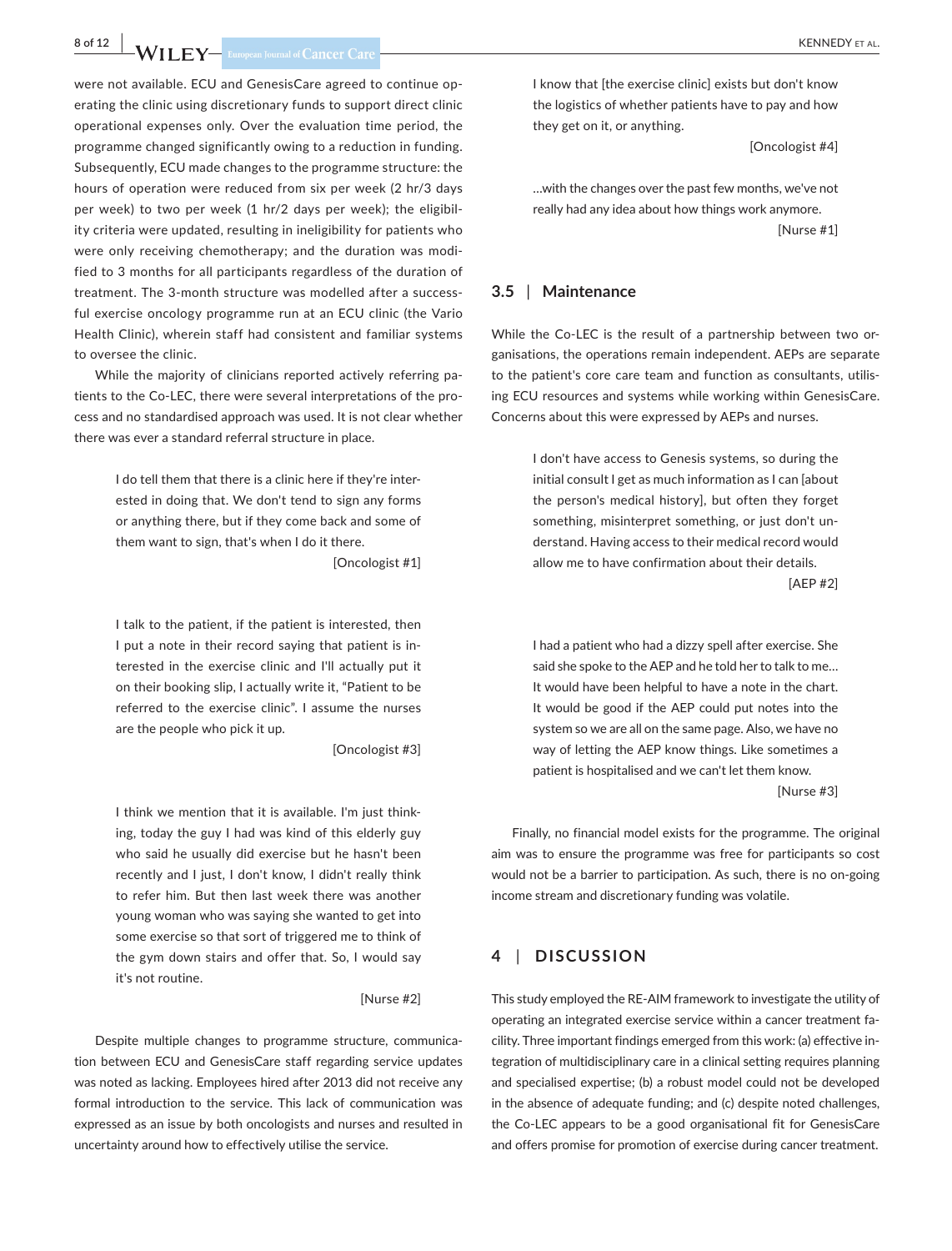The vision behind the Co-LEC was to establish exercise as an integral part of care during treatment at GenesisCare; however, the critical flaw was relying on integration to develop naturally from co-location. Effective integration of multidisciplinary care in cancer is an ongoing challenge that few have been able to successfully overcome, even among co-located health professionals (Gagliardi, Dobrow, & Wright, 2011). The Co-LEC was initially designed as a feasibility trial. Its implementation relied on ECU's extensive experience successfully operating exercise trials for people with cancer in a university setting. Referral, booking, and programming strategies familiar for the ECU team were employed. This approach was able to achieve clinically meaningful results (Singh, Galvão, et al., 2017) and garnered positive feedback from people who attended the service, but was not able to overcome the ongoing logistical challenges inherent in operating within a dynamic clinical setting (e.g. staff turnover, multiple clinician referral practices). The suboptimal utilisation of the Co-LEC (reach = 12%) is likely a reflection of this issue, representing a barrier at the level of the innovation itself in regards to the programme's external validity (Grol & Wensing, 2004). Furthermore, more than half of programme participants described themselves as active (57%) upon enrolment into the Co-LEC. While self-report measures often result in over-estimations of physical activity (Sallis & Saelens, 2000), this participation rate far exceeds estimates of people meeting activity guidelines who are undergoing cancer treatment (13%; Galvão et al., 2015) and suggests their intention or motivation to exercise may have played a role in helping overcome barriers to attend.

The emerging field of implementation science makes it clear that if interventions are going to have their desired effect, they should be supported by a detailed plan describing their adoption and maintenance (i.e. implementation strategies; Bartholomew et al., 2016). A one-size-fits-all approach is not sufficient, as plans need to be tailored to the specific needs of the environment where they are to be implemented (Powell et al., 2019). This work requires dedicated time and ideally the expertise of an implementation advisor (Powell et al., 2015). The Co-LEC team did not include implementation expertise and did not incorporate practices to move beyond the feasibility stage whereby familiar ECU operations were employed. For example, after it became clear people (both clinicians and patients) were willing to utilise the Co-LEC, no additional work was done to understand key issues necessary to integrate care, such as evaluating the effectiveness of the referral pathway or how well the Co-LEC's operating model was serving the needs of both the patients receiving treatment and the clinicians within GenesisCare. As a result, the vision of integrating the Co-LEC into standard operations at GenesisCare was not realised. This lack of integration disrupted the ability to co-book treatment with exercise and created inefficiencies in workflow, reducing the ability to provide patient-centric care.

Enhancement of services within the Co-LEC was not possible in the absence of an adequate resourcing strategy. The grant provided during year one allowed for development of the Co-LEC to demonstrate its feasibility and gain the support of GenesisCare

 **EUNEDY** ET AL. 9 of 12

clinicians and leadership. However, this work could not be developed further when grant funding expired because the discretionary funds used to support the clinic were allocated for day-to-day clinic operations only (i.e. AEP-patient contact time, equipment maintenance). Discretionary funds were not provided to further develop, refine, or evaluate the Co-LEC. Moreover, the allocated discretionary funding was reduced each year, which forced a concurrent reduction in the service and left both GenesisCare patients and clinicians frustrated. As a result, patient utilisation of the Co-LEC remained stagnant despite the increasing numbers of people receiving treatment at GenesisCare. Cost is a core issue in the field of exercise oncology; its impact is seen across multiple levels of healthcare (Grol & Wensing, 2004). Furthermore, programme sustainability has become a focus in the field of public health, as the need to consider a project's ability to continue beyond the research funding period is essential to ensure its positive impact can be sustained (Scheirer & Dearing, 2011). Moreover, a project's sustainability should be considered during its planning phase (Bartholomew et al., 2016). Patients report cost as a barrier to programme participation (Blaney et al., 2010; Brunet, Taran, Burke, & Sabiston, 2013) and organisations struggle to find alternative strategies to re-coup AEP costs due to the lack of traditional funding available for exercise physiologists (Deloitte Access Economics, 2015; Smart, Williams, & Lyndon, 2016). Therefore, exercise oncology programmes cannot be effectively implemented, developed, or maintained without adequate financial backing. Furthermore, reliance on a single funding source leaves exercise oncology programmes vulnerable when funds are not guaranteed over the long-term. The prospective development of a multi-source funding model specific to the target patient population that incorporates strategies suggested by Santa Mina et al. (e.g. government, insurance agencies, corporate sponsors) should be seen as a first step in the development of an exercise oncology programme poised for long-term success (Santa Mina et al., 2012).

Despite the noted challenges and frustrations experienced with the Co-LEC, GenesisCare continues to be philosophically and practically supportive of the programme. For example, all GenesisCare oncologists reported a strong belief in the benefits of exercise, noted discussing it with patients when they had the time, and described a willingness to refer to the Co-LEC. This level of engagement is noteworthy given the historic challenge of involving oncologists in exercise promotion. A recent study surveyed oncologists regarding their opinions about engaging in health-promotion counselling, including physical activity (Stump et al., 2019); fewer than 30% (26.7) reported ever doing so. Despite the exponential growth of the evidence for exercise in cancer care over the last 15 years (Hayes et al., 2019), oncologist participation in exercise promotion has remained largely unchanged (Jones, Courneya, Peddle, & Mackey, 2005). Oncologist referral rates to exercise services are also low (Nadler et al., 2017) and have been described as too much of an additional burden (Beidas et al., 2014). The unanimous support of exercise among GenesisCare clinicians is atypical and demonstrates a potential willingness to engage in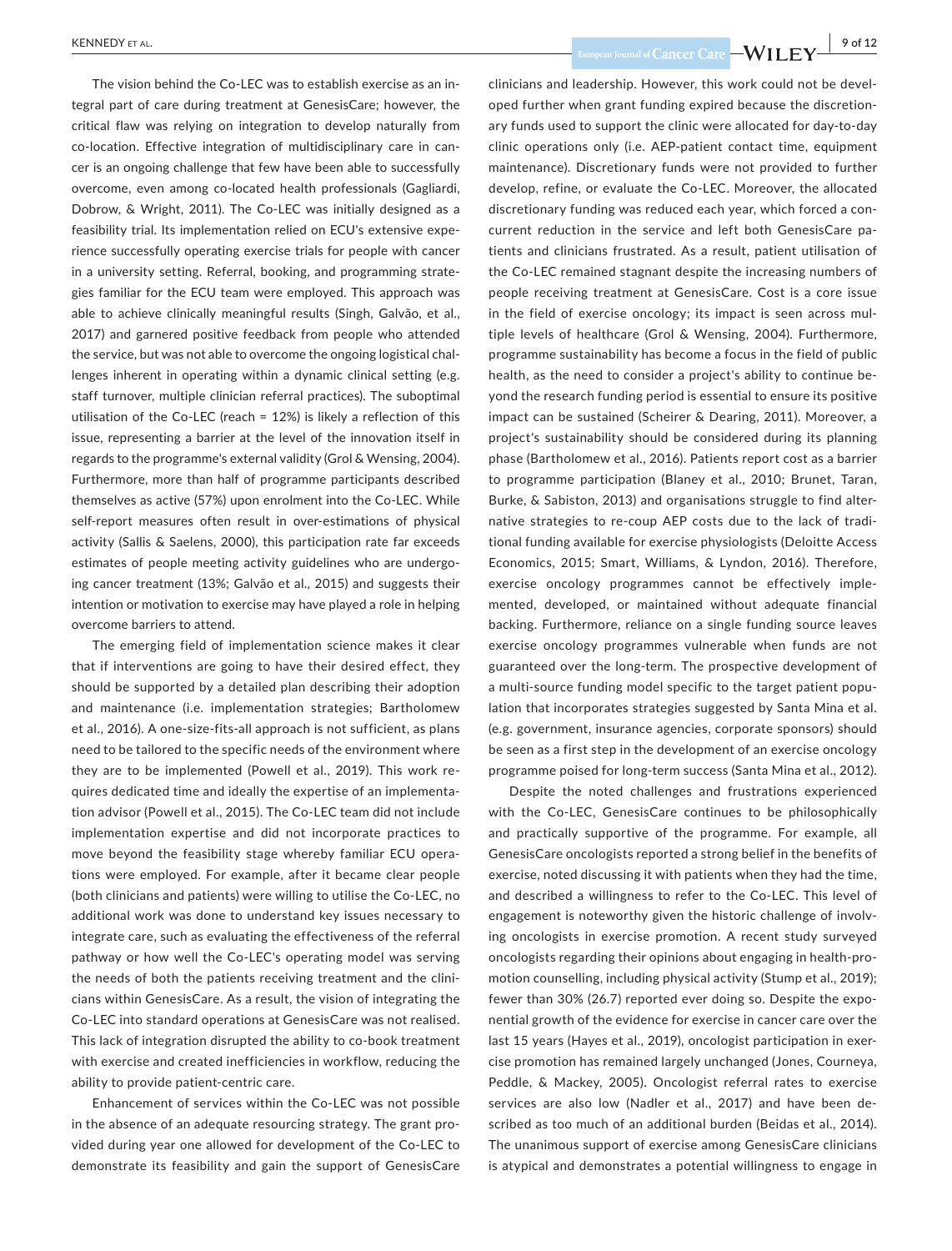improvements to the Co-LEC's implementation. However, willingness did not result in action for the majority of oncologists. Exploring this phenomenon of "intention without action" may offer insight regarding strategies to enhance oncologist engagement (Ajzen, 1985). Additionally, the two oncologists who seemed to be responsible for a majority of clinic referrals (66.6%) are well suited to be trained as programme champions. Engaging a programme champion has been recognised to help overcome internal organisational challenges as the programme moves into the future (Powell et al., 2015). Finally, GenesisCare's commitment to continue operating the Co-LEC despite financial challenges suggests organisational leadership buy-in. Leadership engagement is essential for any programme to thrive and should be explored more fully. Together, these organisational characteristics suggest the Co-LEC is a good fit for GenesisCare and is worth an investment to overcome the challenges of implementation and integration.

# **4.1** | **STRENGTHS AND LIMITATIONS**

A major strength of this evaluation was the mixed-method approach employing multiple stakeholders to inform the evaluation. Bias of retrospective recall from interviews is present, but due to the breadth of sources included it is not considered significantly important. Additionally, a proxy had to be used for some measures of interest (e.g. method of referral) as not all information relevant to this evaluation was collected as part of standard operations at the Co-LEC. Finally, it was not possible to provide a comprehensive understanding of the characteristics of people who chose not to take up the service.

# **5** | **CONCLUSIONS**

Co-locating an exercise clinic into a treatment facility does not in itself overcome the logistical challenges of providing integrated exercise services to patients during cancer treatment. The inability of the Co-LEC to achieve meaningful levels of engagement appears to be a failure of implementation. Nevertheless, while there are important gaps in the service that need to be addressed, the Co-LEC model offers a good organisational fit for GenesisCare. Further work is needed to create a dedicated implementation plan specific to overcome identified issues within GenesisCare will create a service that is effective, feasible and sustainable and could inform the development of future co-located models of patient care.

#### **ACKNOWLEDGEMENTS**

The authors wish to thank GenesisCare clinicians and patients for their participation in the research. The authors also thank Tegan Richards for her valuable contributions to the study.

#### **CONFLICTS OF INTEREST**

The authors declare no conflict of interest.

# **ORCID**

*Mary A. K[enned](https://orcid.org/0000-0001-7121-9593)y* <https://orcid.org/0000-0002-1411-539X> *Sara Bayes* <https://orcid.org/0000-0001-7121-9593> *Daniel A. [Galvã](https://orcid.org/0000-0002-4876-2990)o* <https://orcid.org/0000-0002-8209-2281> *Favil Singh* <https://orcid.org/0000-0002-4876-2990> *Nigel A. Spry* <https://orcid.org/0000-0001-8659-5065> *Nicolas H. Hart* <https://orcid.org/0000-0003-2794-0193> *Dennis R. Taaffe* <https://orcid.org/0000-0001-6381-1597> *Robert U. Newton* <https://orcid.org/0000-0003-0302-6129>

#### **REFERENCES**

- Ajzen, I. (1985). From intentions to actions: A theory of planned behavior. In Kuhl J. & Beckmann J. (Eds.), *Action control* (pp. 11–39). Berlin and Heidelberg, Germany: Springer.
- Barnes, K., Ball, L., Galvão, D. A., Newton, R. U., Chambers, S. K., & Harrison, C. (2019). Physical activity counselling and referrals by general practitioners for prostate cancer survivors in Australia. *Australian Journal of Primary Health*, *25*(2), 152–156. [https://doi.](https://doi.org/10.1071/PY18131) [org/10.1071/PY18131](https://doi.org/10.1071/PY18131)
- Bartholomew, L. K., Markham, C. M., Ruiter, R. A. C., Fernandez, M. E., Kok, G., & Parcel, G. S. (2016). *Planning health promotion programs: An intervention mapping approach* (4th ed.). San Francisco, CA: Jossey-Bass.
- Beidas, R. S., Paciotti, B., Barg, F., Branas, A. R., Brown, J. C., Glanz, K., … Schmitz, K. H. (2014). A hybrid effectiveness-implementation trial of an evidence-based exercise intervention for breast cancer survivors. *Journal of the National Cancer Institute Monographs*, *2014*(50), 338–345. [https://doi.org/10.1093/jncimonographs/](https://doi.org/10.1093/jncimonographs/lgu033) [lgu033](https://doi.org/10.1093/jncimonographs/lgu033)
- Blanchard, C. M., Courneya, K. S., & Stein, K. (2008). Cancer survivors' adherence to lifestyle behavior recommendations and associations with health-related quality of life: Results from the American Cancer Society's SCS-II. *Journal of Clinical Oncology*, *26*(13), 2198–2204. <https://doi.org/10.1200/JCO.2007.14.6217>
- Bland, K. A., Zadravec, K., Landry, T., Weller, S., Meyers, L., & Campbell, K. L. (2019). Impact of exercise on chemotherapy completion rate: A systematic review of the evidence and recommendations for future exercise oncology research. *Critical Reviews in Oncology/Hematology*, *136*, 79–85. <https://doi.org/10.1016/j.critrevonc.2019.02.005>
- Blaney, J., Lowe-Strong, A., Rankin, J., Campbell, A., Allen, J., & Gracey, J. (2010). The cancer rehabilitation journey: Barriers to and facilitators of exercise among patients with cancer-related fatigue. *Physical Therapy*, *90*(8), 1135–1147. <https://doi.org/10.2522/ptj.20090278>
- Brunet, J., Taran, S., Burke, S., & Sabiston, C.M. (2013). A qualitative exploration of barriers and motivators to physical activity participation in women treated for breast cancer. *Disability and Rehabilitation*, *35*(24), 2038–2045. <https://doi.org/10.3109/09638288.2013.802378>
- Buffart, L. M., Kalter, J., Sweegers, M. G., Courneya, K. S., Newton, R. U., Aaronson, N. K., … Brug, J. (2017). Effects and moderators of exercise on quality of life and physical function in patients with cancer: An individual patient data meta-analysis of 34 RCTs. *Cancer Treatment Reviews*, *52*, 91–104. <https://doi.org/10.1016/j.ctrv.2016.11.010>
- Cheville, A. L., Alberts, S. R., Rummans, T. A., Basford, J. R., Lapid, M. I., Sloan, J. A., … Clark, M. M. (2015). Improving adherence to cancer treatment by addressing quality of life in patients with advanced gastrointestinal cancers. *Journal of Pain and Symptom Management*, *50*(3), 321–327. <https://doi.org/10.1016/j.jpainsymman.2015.03.005>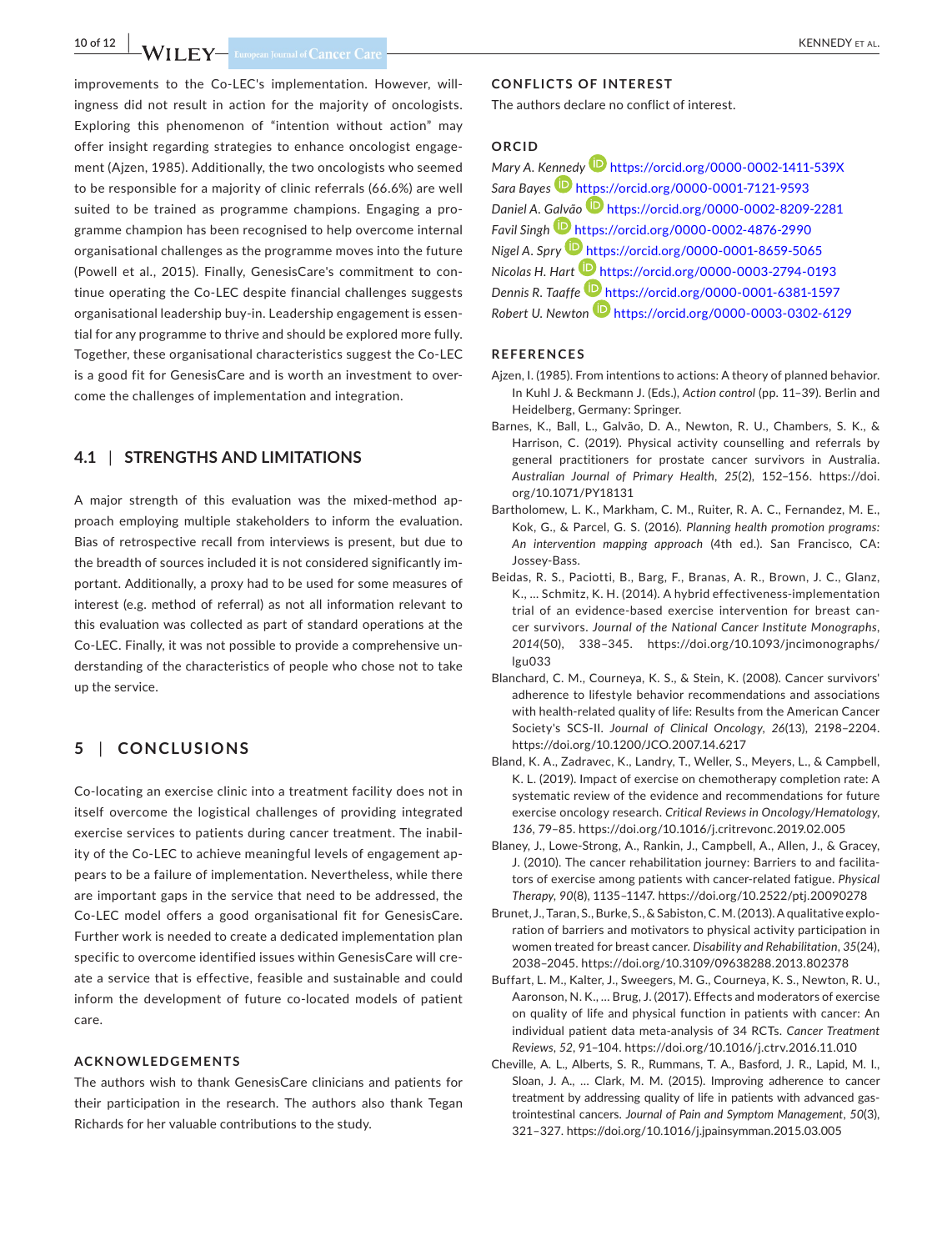- Christensen, J. F., Simonsen, C., & Hojman, P. (2018). Exercise training in cancer control and treatment. *Comprehensive Physiology*, *9*(1), 165– 205. <https://doi.org/10.1002/cphy.c180016>
- Courneya, K. S., & Friedenreich, C. M. (2001). Framework PEACE: An organizatioal model for examining physical exercise across the cancer experience. *Annals of Behavioral Medicine*, *23*(4), 263–272. [https://](https://doi.org/10.1207/S15324796ABM2304_5) [doi.org/10.1207/S15324796ABM2304\\_5](https://doi.org/10.1207/S15324796ABM2304_5)
- Courneya, K. S., Segal, R. J., Mackey, J. R., Gelmon, K., Reid, R. D., Friedenreich, C. M., … McKenzie, D. C. (2007). Effects of aerobic and resistance exercise in breast cancer patients receiving adjuvant chemotherapy: A multicenter randomized controlled trial. *Journal of Clinical Oncology*, *25*(28), 4396–4404. [https://doi.org/10.1200/](https://doi.org/10.1200/JCO.2006.08.2024) [JCO.2006.08.2024](https://doi.org/10.1200/JCO.2006.08.2024)
- Cramp, F., & Daniel, J. (2008). Exercise for the management of cancer-related fatigue in adults. *Cochrane Database of Systematic Reviews*, *2*(2), <https://doi.org/10.1002/14651858.cd006145.pub2>
- Deloitte Access Economics. (2015). *Value of accredited exercise physiologists in Australia* (p. 96). Brisbane, Qld, Australia: Exercise & Sports Science Australia.
- Demark-Wahnefried, W., Schmitz, K. H., Alfano, C. M., Bail, J. R., Goodwin, P. J., Thomson, C. A., … Basen-Engquist, K. (2018). Weight management and physical activity throughout the cancer care continuum. *CA: A Cancer Journal for Clinicians*, *68*(1), 64–89. [https://doi.](https://doi.org/10.3322/caac.21441) [org/10.3322/caac.21441](https://doi.org/10.3322/caac.21441)
- Eakin, E. G., Youlden, D. R., Baade, P. D., Lawler, S. P., Reeves, M. M., Heyworth, J. S., & Fritschi, L. (2007). Health behaviors of cancer survivors: Data from an Australian population-based survey. *Cancer Causes & Control*, *18*(8), 881–894. [https://doi.org/10.1007/s1055](https://doi.org/10.1007/s10552-007-9033-5) [2-007-9033-5](https://doi.org/10.1007/s10552-007-9033-5)
- Fong, A. J., Faulkner, G., Jones, J. M., & Sabiston, C. M. (2018). A qualitative analysis of oncology clinicians' perceptions and barriers for physical activity counseling in breast cancer survivors. *Supportive Care in Cancer*, *26*(9), 3117–3126. [https://doi.org/10.1007/s0052](https://doi.org/10.1007/s00520-018-4163-8) [0-018-4163-8](https://doi.org/10.1007/s00520-018-4163-8)
- Gagliardi, A. R., Dobrow, M. J., & Wright, F. C. (2011). How can we improve cancer care? A review of interprofessional collaboration models and their use in clinical management. *Surgical Oncology*, *20*(3), 146–154. <https://doi.org/10.1016/j.suronc.2011.06.004>
- Gaglio, B., Shoup, J. A., & Glasgow, R. E. (2013). The RE-AIM framework: A systematic review of use over time. *American Journal of Public Health*, *103*(6), e38–e46. <https://doi.org/10.2105/AJPH.2013.301299>
- Galvão, D. A., Newton, R. U., Gardiner, R. A., Girgis, A., Lepore, S. J., Stiller, A., … Chambers, S. K. (2015). Compliance to exercise-oncology guidelines in prostate cancer survivors and associations with psychological distress, unmet supportive care needs, and quality of life. *Psycho-Oncology*, *24*(10), 1241–1249. [https://doi.org/10.1002/](https://doi.org/10.1002/pon.3882) [pon.3882](https://doi.org/10.1002/pon.3882)
- Galvão, D. A., Spry, N., Denham, J., Taaffe, D. R., Cormie, P., Joseph, D., … Newton, R. U. (2014). A multicentre year-long randomised controlled trial of exercise training targeting physical functioning in men with prostate cancer previously treated with androgen suppression and radiation from TROG 03.04 RADAR. *European Urology*, *65*(5), 856– 864. <https://doi.org/10.1016/j.eururo.2013.09.041>
- Galvão, D. A., Taaffe, D. R., Spry, N., Cormie, P., Joseph, D., Chambers, S. K., … Newton, R. U. (2018). Exercise preserves physical function in prostate cancer patients with bone metastases. *Medicine and Science in Sports & Exercise*, *50*(3), 393–399. [https://doi.org/10.1249/](https://doi.org/10.1249/MSS.0000000000001454) [MSS.0000000000001454](https://doi.org/10.1249/MSS.0000000000001454)
- Galvão, D. A., Taaffe, D. R., Spry, N., Joseph, D., & Newton, R. U. (2010). Combined resistance and aerobic exercise program reverses muscle loss in men undergoing androgen suppression therapy for prostate cancer without bone metastases: A randomized controlled trial. *Journal of Clinical Oncology*, *28*(2), 340–347. [https://doi.org/10.1200/](https://doi.org/10.1200/JCO.2009.23.2488) [JCO.2009.23.2488](https://doi.org/10.1200/JCO.2009.23.2488)
- Gardner, J. R., Livingston, P. M., & Fraser, S. F. (2013). Effects of exercise on treatment-related adverse effects for patients with prostate cancer receiving androgen-deprivation therapy: A systematic review. *Journal of Clinical Oncology*, *32*(4), 335–346. [https://doi.org/10.1200/](https://doi.org/10.1200/JCO.2013.49.5523) [JCO.2013.49.5523](https://doi.org/10.1200/JCO.2013.49.5523)
- Glasgow, R. E., Harden, S. M., Gaglio, B., Rabin, B. A., Smith, M. L., Porter, G. C., … Estabrooks, P. A. (2019). RE-AIM planning and evaluation framework: Adapting to new science and practice with a twenty-year review. *Frontiers in Public Health*, *7*, 64. [https://doi.org/10.3389/](https://doi.org/10.3389/fpubh.2019.00064) [fpubh.2019.00064](https://doi.org/10.3389/fpubh.2019.00064)
- Glasgow, R. E., Vogt, T. M., & Boles, S. M. (1999). Evaluating the public health impact of health promotion interventions: The RE-AIM framework. *American Journal of Public Health*, *89*(9), 1322–1327. [https://](https://doi.org/10.2105/ajph.89.9.1322) [doi.org/10.2105/ajph.89.9.1322](https://doi.org/10.2105/ajph.89.9.1322)
- Grol, R., & Grimshaw, J. (2003). From best evidence to best practice: Effective implementation of change in patients' care. *The Lancet*, *362*(9391), 1225–1230. [https://doi.org/10.1016/S0140](https://doi.org/10.1016/S0140-6736(03)14546-1) [-6736\(03\)14546-1](https://doi.org/10.1016/S0140-6736(03)14546-1)
- Grol, R., & Wensing, M. (2004). What drives change? Barriers to and incentives for achieving evidence-based practice. *Medical Journal of Australia*, *180*, S57–S60.
- Hart, N. H., Gãlvao, D. A., & Newton, R. U. (2017). Exercise medicine for advanced prostate cancer. *Current Opinion in Supportive and Palliative Care*, *11*(3), 247–257. [https://doi.org/10.1097/SPC.0000000000](https://doi.org/10.1097/SPC.0000000000000276) [000276](https://doi.org/10.1097/SPC.0000000000000276)
- Hayes, S. C., Newton, R. U., Spence, R. R., & Galvão, D. A. (2019). The Exercise and Sports Science Australia position statement: Exercise medicine in cancer management. *Journal of Science and Medicine in Sport*, <https://doi.org/10.1016/j.jsams.2019.05.003>
- Jones, L. W., Courneya, K. S., Peddle, C., & Mackey, J. R. (2005). Oncologists' opinions towards recommending exercise to patients with cancer: A Canadian national survey. *Supportive Care in Cancer*, *13*, 929–937.<https://doi.org/10.1007/s00520-005-0805-8>
- Knols, R., Aaronson, N. K., Uebelhart, D., Fransen, J., & Aufdemkampe, G. (2005). Physical exercise in cancer patients during and after medical treatment: A systematic review of randomized and controlled clinical trials. *Journal of Clinical Oncology*, *23*(16), 3830–3842. [https://doi.](https://doi.org/10.1200/JCO.2005.02.148) [org/10.1200/JCO.2005.02.148](https://doi.org/10.1200/JCO.2005.02.148)
- Lobelo, F., & deQuevedo, I. G. (2014). The evidence in support of physicians and health care providers as physical activity role models. *American Journal of Lifestyle Medicine*, *10*(1), 36–52. [https://doi.](https://doi.org/10.1177/1559827613520120) [org/10.1177/1559827613520120](https://doi.org/10.1177/1559827613520120)
- Lynch, E. A., Mudge, A., Knowles, S., Kitson, A. L., Hunter, S. C., & Harvey, G. (2018). "There is nothing so practical as a good theory": A pragmatic guide for selecting theoretical approaches for implementation projects. *BMC Health Services Research*, *18*(1), 857.
- Mishra, S. I., Scherer, R. W., Snyder, C., Geigle, P., Berlanstein, D., & Topaloglu, O. (2012). Exercise interventions on health-related quality of life for people with cancer during active treatment. *Cochrane Database Systematic Reviews*, *37*(5), 390–392. [https://doi.](https://doi.org/10.1111/coa.12015) [org/10.1111/coa.12015](https://doi.org/10.1111/coa.12015)
- Nadler, M., Bainbridge, D., Tomasone, J., Cheifetz, O., Juergens, R. A., & Sussman, J. (2017). Oncology care provider perspectives on exercise promotion in people with cancer: An examination of knowledge, practices, barriers, and facilitators. *Supportive Care in Cancer*, *25*(7), 2297–2304. <https://doi.org/10.1007/s00520-017-3640-9>
- Powell, B. J., Fernandez, M. E., Williams, N. J., Aarons, G. A., Beidas, R. S., Lewis, C. C., … Weiner, B. J. (2019). Enhancing the impact of implementation strategies in healthcare: A research agenda. *Frontiers in Public Health*, *7*, 3.<https://doi.org/10.3389/fpubh.2019.00003>
- Powell, B. J., Waltz, T. J., Chinman, M. J., Damschroder, L. J., Smith, J. L., Matthieu, M. M., … Kirchner, J. A. E. (2015). A refined compilation of implementation strategies: Results from the Expert Recommendations for Implementing Change (ERIC) project.